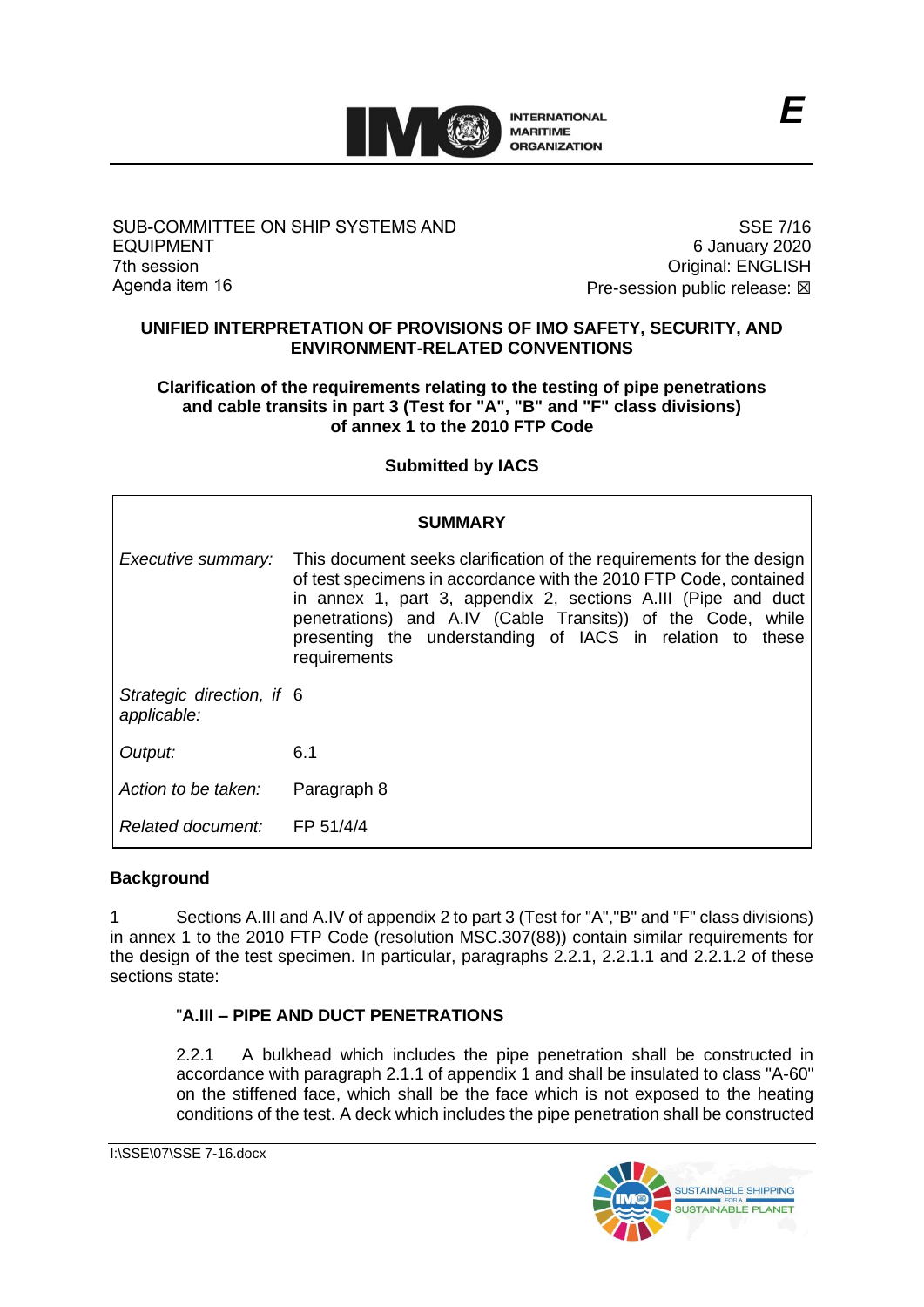in accordance with paragraph 2.2.1 of appendix 1 and shall be insulated to class "A-60" on the stiffened face, which shall be the face which is exposed to the heating conditions of the test.

2.2.1.1 "A-0" class pipe penetrations are recommended to be performed in an uninsulated ("A-0") bulkhead/deck. If the pipe penetrations are tested as an "A-60" class penetration, any insulation fitted (on the penetration itself and 200 mm around) will be required to be fitted also for class "A-0".

2.2.1.2 "A-0" penetrations shall not be approved without an "A-0" test although tested and approved as "A-60".

# **A.IV – CABLE TRANSITS**

2.2.1 A bulkhead which includes the cable transit shall be constructed in accordance with paragraph 2.1.1 of appendix 1 and shall be insulated to class "A-60" on the stiffened face, which shall be the face which is not exposed to the heating conditions of the test. A deck which includes the cable transit shall be constructed in accordance with paragraph 2.2.1 of appendix 1 and shall be insulated to class "A-60" on the stiffened face, which shall be the face which is exposed to the heating conditions of the test.

2.2.1.1 "A-0" class cable transits are recommended to be performed in an uninsulated ("A-0") bulkhead/deck. If the cable transits are tested as "A-60" penetration, any insulation fitted on an exposed side (on the cable transits itself and 200 mm around) will be required to be fitted also for "A-0".

2.2.1.2 "A-0" cable transits shall not be approved without an "A-0" test although tested and approved as "A-60"."

2 The clauses in the above-mentioned paragraphs 2.2.1.1 in each of sections A.III and A.IV were not part of the *Recommendation on Fire Resistance Tests for "A", "B" and "F" class divisions* (resolution A.754(18)) and were added during the comprehensive review of the FTP Code in 2010. IACS considers that these clauses are insufficiently clear in the context of the requirements in the respective paragraphs 2.2.1 above and may cause confusion, resulting in inconsistent application by test laboratories.

## **Discussion**

3 IACS understands that the testing of uninsulated ("A-0") penetrations in uninsulated ("A-0") divisions constitutes one of the most onerous test conditions and test data have demonstrated that the majority of penetrations will not pass this test, unless fitted with suitable insulation. IACS is of the view that this is recognized in the alternative arrangement that allows for "A-60" penetrations to be tested as per paragraph 2.2.1 and accepted for use in uninsulated "A-0" divisions, on the condition that they must be fitted with the same "A-60" insulation arrangements used during the test, both on and around the transit for at least 200 mm (where the 200 mm insulation around the transit represents the "A-60" bulkhead/deck insulation). This alternative is stated in paragraph 2.2.1.1; however, in this case the penetrations are not approved as "true" "A-0" penetrations, but as "A-60" penetrations that are allowed to be used in uninsulated ("A-0") divisions, based on the above alternative requirement that they must be insulated as in the "A-60" tests.